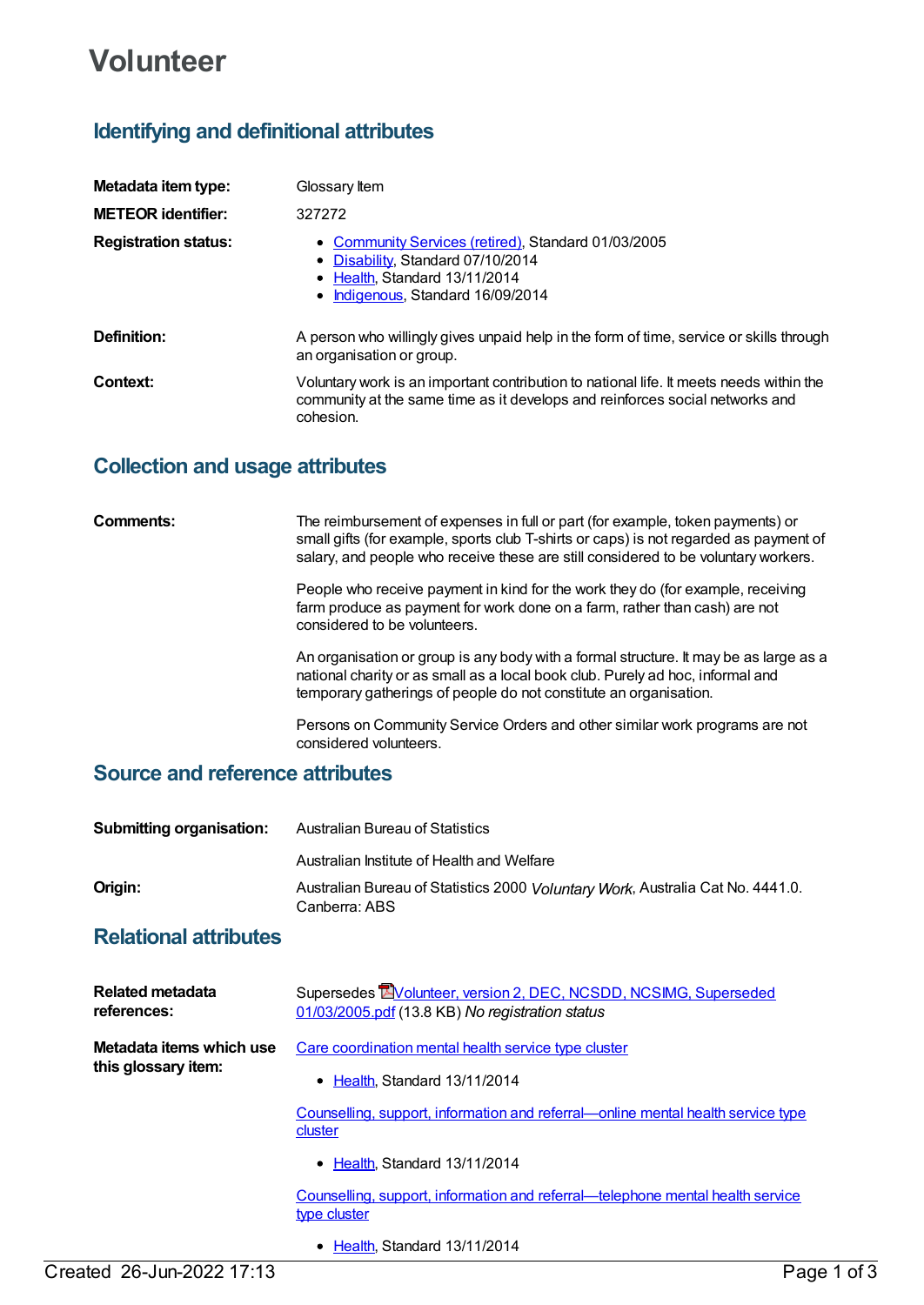[Counselling—face-to-face](https://meteor.aihw.gov.au/content/494740) mental health service type cluster

• [Health](https://meteor.aihw.gov.au/RegistrationAuthority/12), Standard 13/11/2014

Education, [employment](https://meteor.aihw.gov.au/content/494843) and training mental health service type cluster

[Health](https://meteor.aihw.gov.au/RegistrationAuthority/12), Standard 13/11/2014

Family and carer [support](https://meteor.aihw.gov.au/content/494834) mental health service type cluster

• [Health](https://meteor.aihw.gov.au/RegistrationAuthority/12), Standard 13/11/2014

Group support [activities](https://meteor.aihw.gov.au/content/494822) mental health service type cluster

• [Health](https://meteor.aihw.gov.au/RegistrationAuthority/12), Standard 13/11/2014

Individual [advocacy](https://meteor.aihw.gov.au/content/494837) mental health service type cluster

• [Health](https://meteor.aihw.gov.au/RegistrationAuthority/12), Standard 13/11/2014

Mental health [non-government](https://meteor.aihw.gov.au/content/494729) organisation establishments NBEDS 2015-

[Health](https://meteor.aihw.gov.au/RegistrationAuthority/12), Standard 13/11/2014

Mental health [promotion](https://meteor.aihw.gov.au/content/494847) mental health service type cluster

• [Health](https://meteor.aihw.gov.au/RegistrationAuthority/12), Standard 13/11/2014

Mental illness [prevention](https://meteor.aihw.gov.au/content/494850) mental health service type cluster

• [Health](https://meteor.aihw.gov.au/RegistrationAuthority/12), Standard 13/11/2014

Mutual support and [self-help](https://meteor.aihw.gov.au/content/494824) mental health service type cluster

• [Health](https://meteor.aihw.gov.au/RegistrationAuthority/12), Standard 13/11/2014

Personalised [support—linked](https://meteor.aihw.gov.au/content/494828) to housing mental health service type cluster

• [Health](https://meteor.aihw.gov.au/RegistrationAuthority/12), Standard 13/11/2014

Personalised [support—other](https://meteor.aihw.gov.au/content/494830) mental health service type cluster

• [Health](https://meteor.aihw.gov.au/RegistrationAuthority/12), Standard 13/11/2014

Reason for [community](https://meteor.aihw.gov.au/content/270692) service cessation code N

• [Community](https://meteor.aihw.gov.au/RegistrationAuthority/1) Services (retired), Standard 01/03/2005

Sector development and [representation](https://meteor.aihw.gov.au/content/494845) mental health service type cluster

• [Health](https://meteor.aihw.gov.au/RegistrationAuthority/12), Standard 13/11/2014

[Self-help—online](https://meteor.aihw.gov.au/content/494820) mental health service type cluster

• [Health](https://meteor.aihw.gov.au/RegistrationAuthority/12), Standard 13/11/2014

Service integration [infrastructure](https://meteor.aihw.gov.au/content/494841) mental health service type cluster

• [Health](https://meteor.aihw.gov.au/RegistrationAuthority/12), Standard 13/11/2014

Service provider [organisation—full-time](https://meteor.aihw.gov.au/content/270214) equivalent staff (volunteer/unpaid), total N[NNN{.N}]

- [Community](https://meteor.aihw.gov.au/RegistrationAuthority/1) Services (retired), Standard 01/03/2005
- [Indigenous](https://meteor.aihw.gov.au/RegistrationAuthority/6), Standard 16/09/2014

Service provider [organisation—hours](https://meteor.aihw.gov.au/content/347882) worked (volunteer/unpaid staff), total NNNNN

- [Community](https://meteor.aihw.gov.au/RegistrationAuthority/1) Services (retired), Standard 27/04/2007
- [Disability](https://meteor.aihw.gov.au/RegistrationAuthority/16), Standard 07/10/2014

Service provider [organisation—hours](https://meteor.aihw.gov.au/content/270211) worked (volunteer/unpaid staff), total NNNNN

[Community](https://meteor.aihw.gov.au/RegistrationAuthority/1) Services (retired), Superseded 27/04/2007